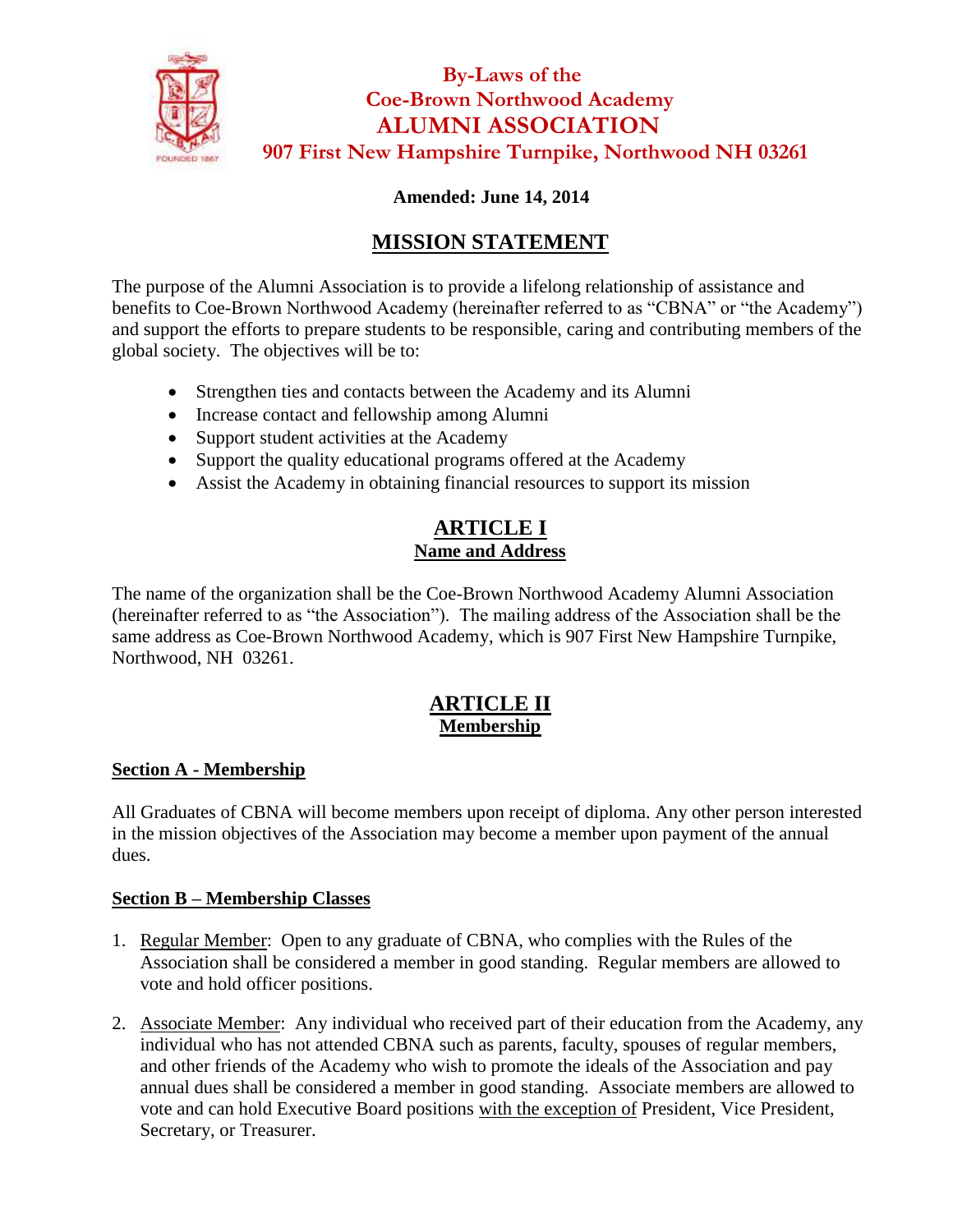3. Honorary Member: Membership shall be conferred on individuals who have significantly contributed to the advancement of the Academy. The Executive Board shall nominate individuals for a confirmation vote by the members of the Association at the Annual Meeting. Honorary members are exempt from paying membership due, may raise and debate issues but cannot vote or hold officer positions.

### **Section C – Dues**

The Executive Board will set a fee for Associate members. The dues can be increased following a vote of the Executive Board. Annual dues shall be due by August 1<sup>st</sup> of each year to correspond to the fiscal and operating year, which runs from August  $1<sup>st</sup>$  to July  $31<sup>st</sup>$ . The rate established in July of 1987 for annual dues is \$5.00 for age 59 and younger and \$3.00 for age 60 and over. Dues will be paid in advance, covering the next fiscal operating year.

### **ARTICLE III Organization**

### **Section A – Executive Board**

The governing body of the Association shall be an Executive Board consisting of the following:

| <b>Officers:</b> | Other:                                   |
|------------------|------------------------------------------|
| President        | Three to Five Members At Large           |
| Vice President   | Three to Five Alternate Members At Large |
| Secretary        |                                          |
| Treasurer        |                                          |

The Executive Board shall be elected at the Annual Meeting of the Association. The alumni board shall be elected annually; with the exception of the President and Vice President whose terms shall be two (2) years, the Secretary whose term shall be for two (2) years, and the Treasurer whose term shall be for three (3) years. The term will begin at the beginning of the new fiscal period (August 1<sup>st</sup>). There are no limits to the number of terms a member may serve on the Executive Board.

The Executive Board may appoint an alternate for each Member At Large, and such alternates may attend and vote at Executive Board meetings in the absence of the Member At Large.

### **Section B – Board Officer and Duties**

### **President**

The President shall preside at all meetings of the Association and the Executive Board, and shall appoint all committees. The President shall be the chief operating officer of the Association and empowered to sign such documents as may be required in the performance of the Association duties. The President shall be the second signatory on the Association checking and investment accounts. He/she shall exercise general supervision over its Officers and Executive Board and shall be the chief spokesperson for the Association in issuing policy statements. The President will be responsible for facilitating the annual scholarship process under the following guidelines: complete an annual review of the scholarship application, evaluation checklist, and criteria for award and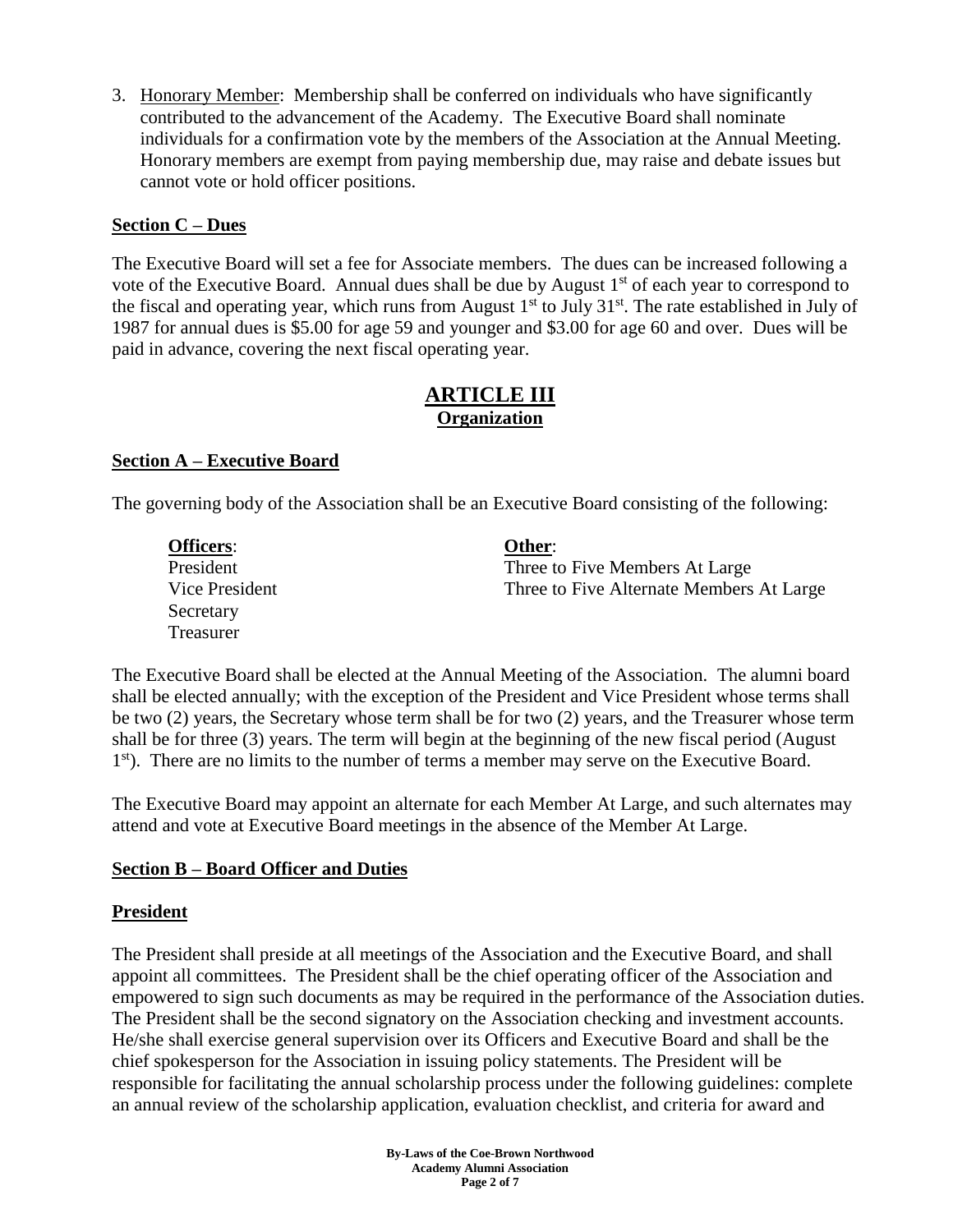propose recommended revisions to the Executive Board for approval; coordinate with CBNA Guidance Office respective to the distribution and return date deadline requirements; coordinate with the Executive Board for determining number of scholarships and values to be awarded, ensuring a minimum balance of \$80,000 remains in the fund; organize a scholarship selection meeting with the Scholarship Committee to review the applications and select the recipients; forward a list of recipients to CBNA Guidance Office and Director of Development & Alumni Affairs for publication; obtain grades from scholarship recipients; coordinate disbursement with Treasurer; send out letters with checks to recipients; and inform Executive Board of disbursements. The Scholarship Committee shall consist of the Executive Board. The President may only be a Regular Member.

### **Vice President**

The Vice President shall act for the President at his/her discretion or absence and perform other duties as may be assigned by the President. The Vice President may only be a Regular Member.

### **Secretary**

The Secretary shall keep minutes of all meetings of the Association and the Executive Board and be responsible for all business correspondence of the Association. He/she will be responsible for recording appointments and election of Officers and Executive Board members. The Secretary will be the custodian of all business records, including minutes, committee reports and documents produced by the Association and the Executive Board. The Secretary may only be a Regular Member.

### **Treasurer**

The Treasurer shall be responsible for the financial records of the Association, maintaining records of income, expenses, disbursements and investments and shall provide an annual report of such to the Association at its Annual Meeting. The Treasurer shall be the first signatory on the Association checking and investment accounts. All financial documentation will be in conformance with Federal and State requirements. The Treasurer will be responsible for maintaining the Association as a nonprofit entity in good standing with the State of New Hampshire, including filing an annual report and fees, as well as every five years updating the non-profit status. As a non-profit organization with annual revenue of \$25,000 or less, the Treasurer will be responsible for annually filing a 990N form with the Internal Revenue Service. The Treasurer will be responsible for updates to bylaws. The Treasurer will be responsible for updates to articles of agreement, which include filing with the State of New Hampshire and the Town of Northwood. The Treasurer may only be a Regular Member.

### **Members At Large**

The Members At Large are members of the Executive Board and shall assist the Officers in carrying out Association business as assigned by the President. There shall be three to five Members At Large. The Executive Board may appoint an alternate for each of the Members At Large, and such alternates may attend Executive Board meetings and may vote in the absence of the Member At Large. The Members At Large and alternates may be Regular or Associate Members.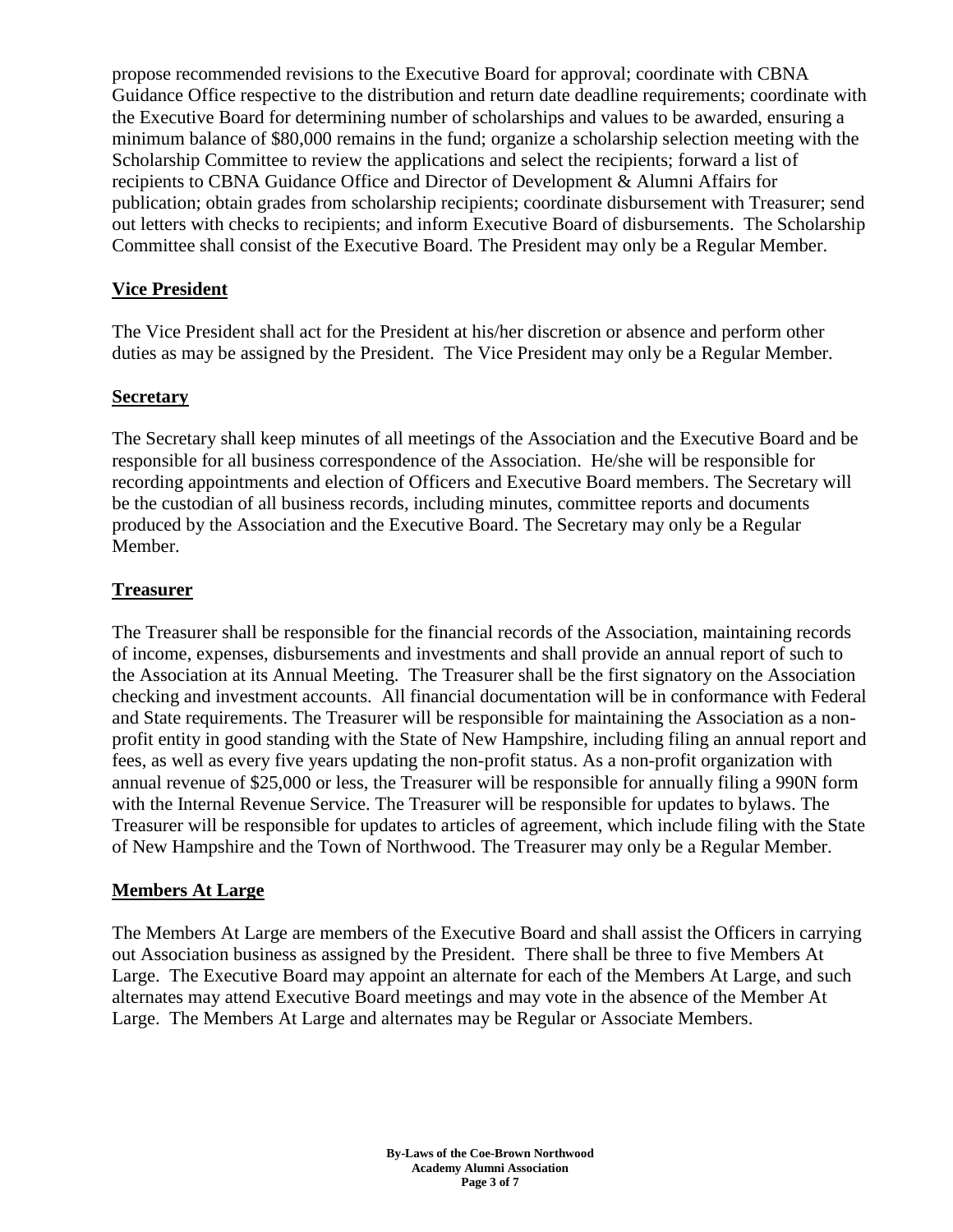### **Nominating Committee**

The nominating committee shall be tasked with identifying and nominating members to serve on the executive board and shall be comprised of an odd number and no fewer than three members, including the Vice President who shall serve as Chair of the committee.

The President shall not serve on the nominating committee.

Prior to the annual membership meeting each fiscal year, the nominating committee shall prepare a slate of nominees for the executive board members for the coming year. The slate will be included in the notice of the general membership meeting and the chair shall place such names and nominations at that meeting and the election shall be conducted as provided in these bylaws.

#### **Section C – Resignation**

Any member of the Executive Board may resign by tendering a letter of resignation to the President. The President may resign by tendering resignation to the Executive Board.

#### **Section D – Removal from Office**

Any Executive Board member who fails to perform the duties of the office to which he/she has been elected may be removed from office by a two-thirds vote of the Executive Board.

#### **Section E – Vacancies**

If the President resigns or is removed from office, the Vice President will assume the duties of the President for the remainder of the existing term. If the Vice President, Secretary or Treasurer resign or are removed from office, the President will nominate to the Executive Board individuals to fill the vacancy for the remainder of the existing term. The individual will enter the office upon the majority vote of the Executive Board.

#### **ARTICLE IV Fiscal Year and Financial Responsibilities**

The operating and fiscal year of the Association shall begin on August  $1<sup>st</sup>$  and end on July  $31<sup>st</sup>$ . The Treasurer shall be the first signatory on the Association checking and investment accounts. The President shall be the second signatory on the Association checking and investment. All financial documentation will be in conformance with Federal and State requirements. A two-thirds majority vote of the Executive Board shall be required to move any Association bank or investment account. Any Association transaction greater than \$500 shall require signatures of both the President and Treasurer.

## **ARTICLE V Meetings**

### **Section A – Regular Meetings of the Executive Board**

The Executive Board shall meet at least quarterly or upon the call of the President. Agendas for each meeting will be provided prior to the meeting to each member, if feasible.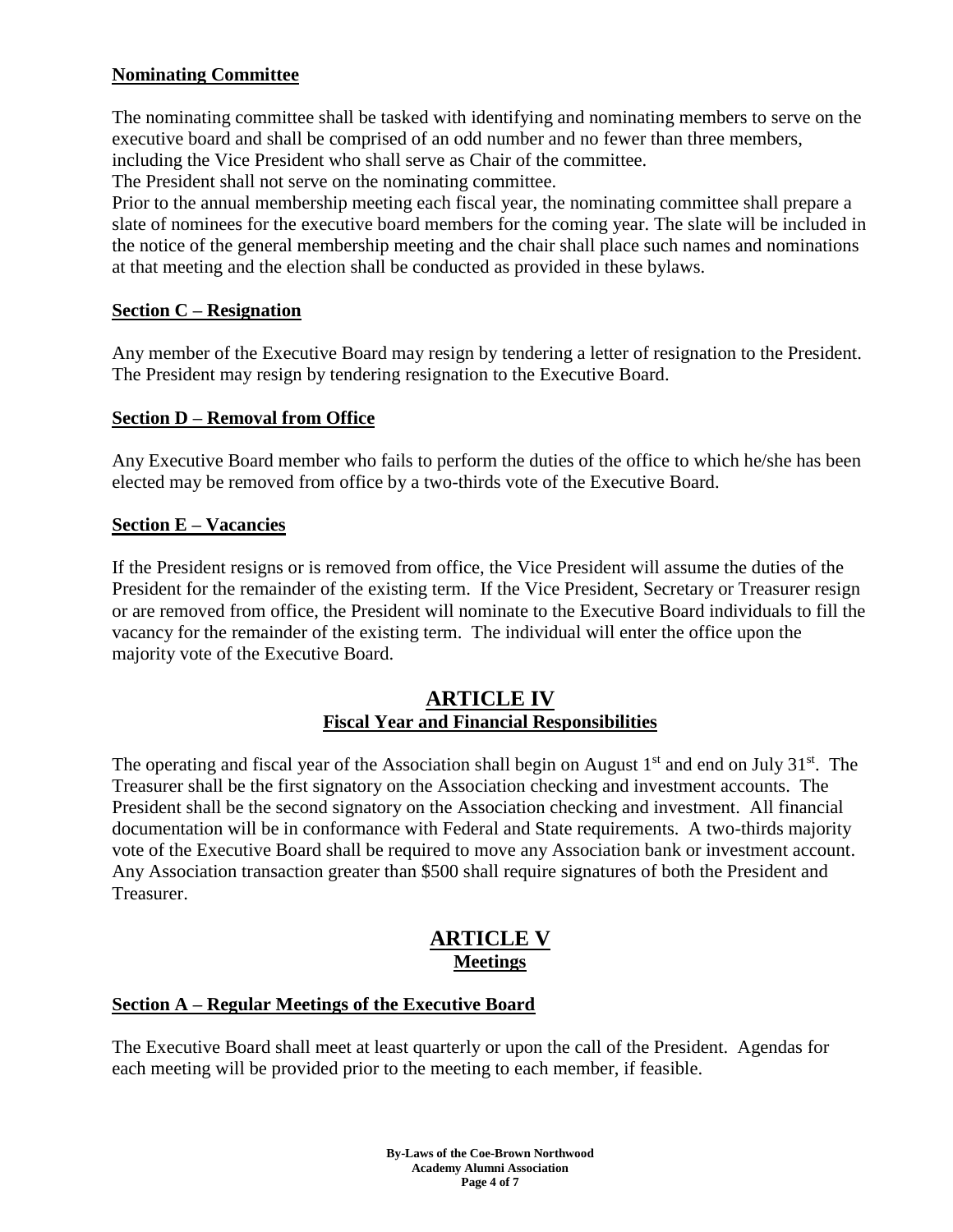#### **Section B – Annual Meeting**

The Annual Meeting of the Association shall be at a time and place designated by the Executive Board, generally the second Saturday in June, but prior to the end of the fiscal year on July 31st. Notice of the Annual Meeting shall be provided to all members by the most appropriate method. The Executive Board shall prepare a written report of their years work for presentation at the Annual Meeting and for incorporation into the Secretary's records. The Treasurer's audited report shall be on file and available to the Association membership at the Annual Meeting.

### **ARTICLE VI Parliamentary Authority**

The most current edition of the Robert's Rules of Order shall govern the conduct of all Association and Executive Board meetings except where they may conflict with these By-Laws.

### **ARTICLE VII Conflict of Interest**

Conflict of Interest Statement as adopted on February 17, 1999

Any possible conflict of interest on the part of any member of the Board, or officer of the Coe-Brown Northwood Academy Alumni Association shall be disclosed in writing to the Board and made a matter of record through an annual procedure and also when the interest involves a specific issue before the Board. Where a transaction involves a Board member, trustee or officer exceeds five hundred dollars (\$500.00) but is less than five thousand dollars (\$5,000.00) in a fiscal year; a two-thirds vote of the disinterested directors is required. Where the transaction involved exceeds five thousand dollars (\$5,000.00) in a fiscal year, then a two-thirds vote of the disinterested director and publication in the required newspaper is required. The minutes of the meeting shall reflect that a disclosure was made, the abstention from voting, and the actual vote itself. Every new member of the Board will be advised of this policy upon entering the duties of his or her office. The Board will comply with all requirements of New Hampshire law in this area and the New Hampshire requirements are incorporated into and made a part of this policy statement.

### **ARTICLE VIII Amendments of the By-Laws**

Amendments to these By-Laws must be presented and voted upon at the Annual Meeting. Amendments shall be passed upon the affirmative vote of two-thirds (2/3) vote of the members present at the Annual Meeting.

# **ARTICLE IX Dissolution of the Association**

In the event of the dissolution of the Association, or in the event it shall cease to carry out the objects and purposes herein set forth, all the business, property and assets of the Association shall go and be distributed to Coe-Brown Northwood Academy so that the business properties and assets of the Association shall then be used for, and devoted to, advancing the cause of education at Coe-Brown Northwood Academy. All monies in the Scholarship Account at the time of dissolution will continue to be used for the purpose of scholarship of a CBNA student for post secondary education.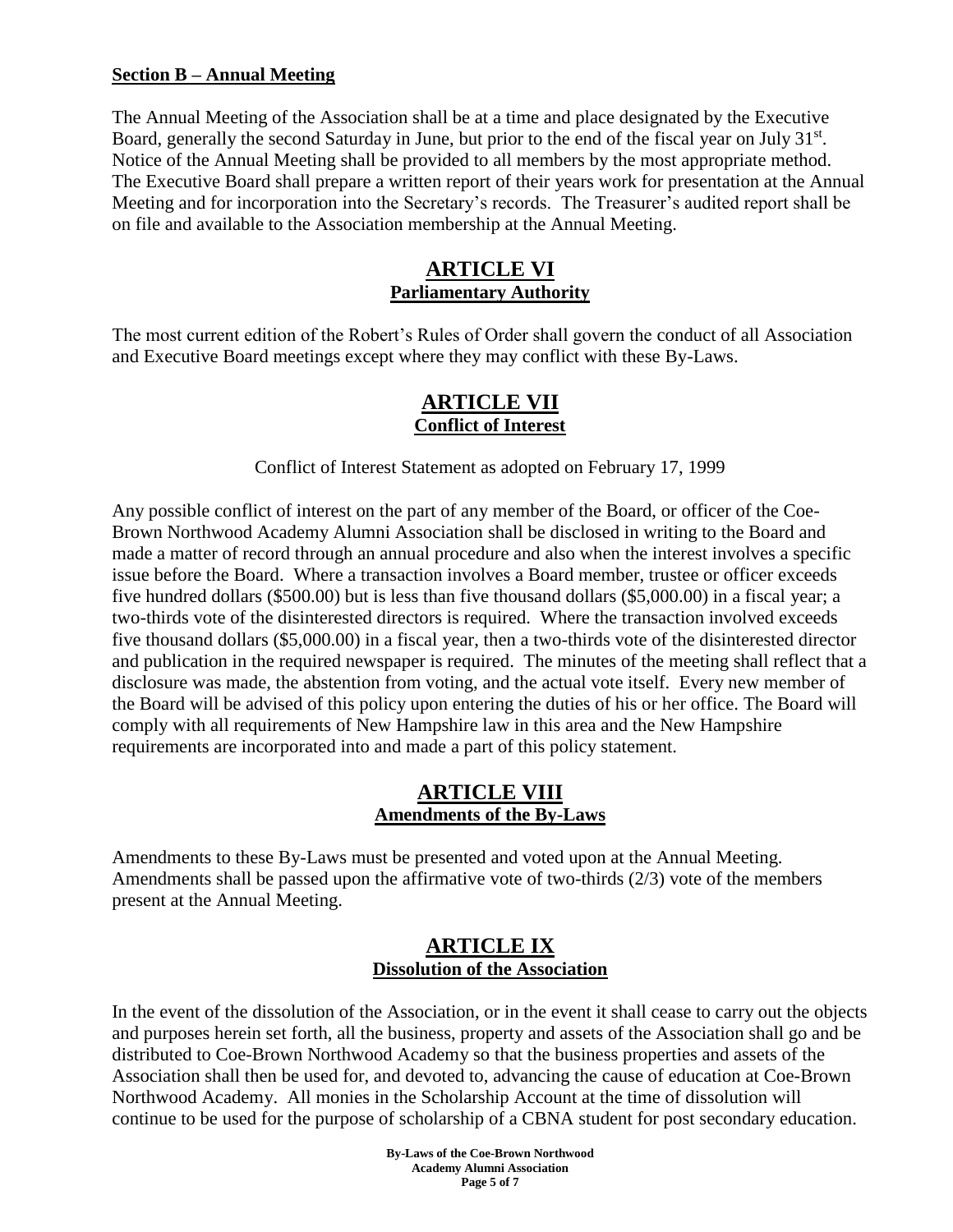In no way shall any of the assets or property of the Association, or the proceeds of any of the assets or property, in the event of dissolution, go or be distributed to members, either for the reimbursement of any sums described, donated, or contributed by such members, or for any other such purpose, it being the intent in the event of the dissolution of the Association, or upon its ceasing to carry out the object and purposes herein set forth, that the property and assets then owned by the association shall be devoted to the non-profit charitable purpose of advancing the cause of education at Coe-Brown Northwood Academy.

### **ARTICLE IIX Revision History of the Bylaws**

- **June 1976** First Draft
- **Unknown Date** Changed Members-at-Large term from 3 year of annual re-election
- 
- **July 1987** Addition of Scholarship Chair and Responsibilities
	- Established rate of Association dues (\$5.00 and \$3.00)
	- Addition of Member representation from "three" to "three to five"
- **June 18, 1994** Established minimum balance for scholarship fund amount (\$55,000)
- **June 1997** Addition of Alternate-At-Large-Members
- **June 9, 2001** Treasurer's term of office from one year to three years
- **June 9, 2001** Scholarship term of office from one year to three years
- **June 9, 2001** Operating and Fiscal year changed to August  $1<sup>st</sup>$  through July  $31<sup>st</sup>$
- **June 12, 2001** Added Appendix A Conflict of Interest Statement, adopted 2/27/1999
- **June 12, 2010 Updated:** Mission Statement and Dissolution of the Association; Dues for Regular Members eliminated; Membership and Executive Board duties, including President to be second signatory and Treasurer to be first signatory on checking and investment accounts; Vice President term changed from one year to two years; Corresponding Secretary to coordinate news releases, with approval from the Executive Board prior to any news release or publication; Scholarship Chair to be a Regular Member and Executive Board Officer; ensure a minimum balance of \$80,000 remains in the scholarship fund; Associate Member has voting authority – cannot hold officer position.

**Added:** Historical Preservation Chair and Director of Development & Alumni Affairs positions; Treasurer to keep the Association in good standing with the New Hampshire Secretary of State Office and Internal Revenue Service; two signatures required on any Association transactions over \$500; and two-thirds vote of the Executive Board to move any bank or investment accounts.

 **June 08, 2013 Updated:** Article III, Section A, change "all officers shall be elected annually" to "alumni board shall be elected annually". Article III, Section A, rescind paragraph "Executive Board members, with the exception of Alternate Members At Large, are required to be physically present at a minimum of seventy-five percent of the Executive Board meetings, coinciding with the one year term beginning August 1st, unless prior approval to each meeting for an excused absence is obtained from the President. Excused absence is defined as a circumstance beyond control such as illness, travel schedule, jury duty, or holiday. No more than four excused absences shall be granted within a term year or the